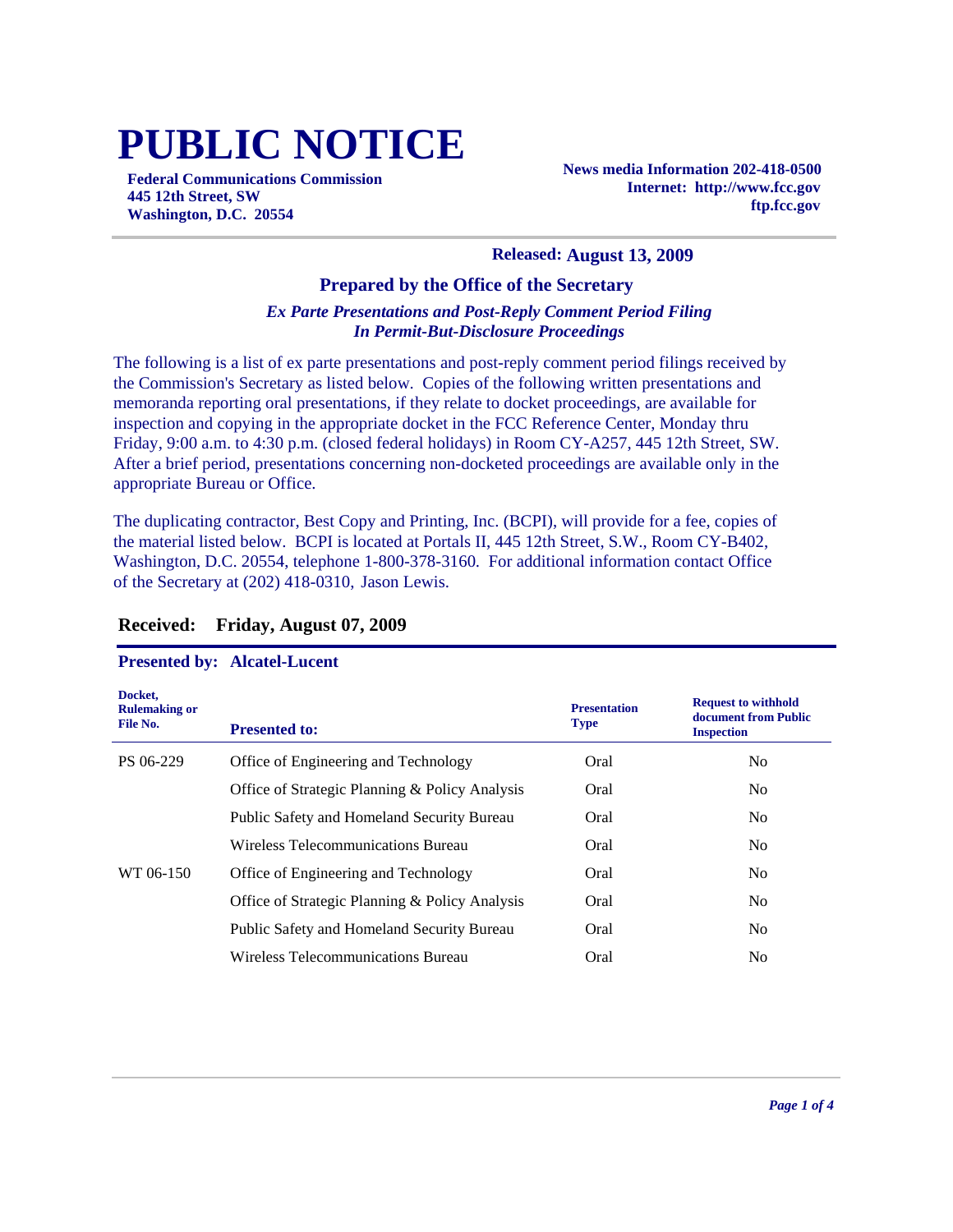| Presented by: AT&T, Inc.                    |                                                |                                    |                                                                         |
|---------------------------------------------|------------------------------------------------|------------------------------------|-------------------------------------------------------------------------|
| Docket,<br><b>Rulemaking or</b><br>File No. | <b>Presented to:</b>                           | <b>Presentation</b><br><b>Type</b> | <b>Request to withhold</b><br>document from Public<br><b>Inspection</b> |
| IB 09-10                                    | <b>International Bureau</b>                    | Oral                               | N <sub>0</sub>                                                          |
|                                             | Office of General Counsel                      | Oral                               | No                                                                      |
|                                             | Presented by: AT&T, Inc., et al.               |                                    |                                                                         |
| Docket,<br><b>Rulemaking or</b><br>File No. | <b>Presented to:</b>                           | <b>Presentation</b><br><b>Type</b> | <b>Request to withhold</b><br>document from Public<br><b>Inspection</b> |
| WC 07-135                                   | Wireline Competition Bureau                    | Oral                               | No                                                                      |
|                                             | <b>Presented by: Comcast Corporation</b>       |                                    |                                                                         |
| Docket,<br><b>Rulemaking or</b><br>File No. | <b>Presented to:</b>                           | <b>Presentation</b><br><b>Type</b> | <b>Request to withhold</b><br>document from Public<br><b>Inspection</b> |
| MB 09-26                                    | Office of the Secretary                        | Written                            | No                                                                      |
|                                             | Presented by: Consumers Union, et al.          |                                    |                                                                         |
| Docket,<br><b>Rulemaking or</b><br>File No. | <b>Presented to:</b>                           | <b>Presentation</b><br><b>Type</b> | <b>Request to withhold</b><br>document from Public<br><b>Inspection</b> |
| RM-11497                                    | Office of Commissioner McDowell                | Oral                               | No                                                                      |
|                                             | Wireless Telecommunications Bureau             | Oral                               | N <sub>0</sub>                                                          |
|                                             | Presented by: CTB Group, Inc.                  |                                    |                                                                         |
| Docket,<br><b>Rulemaking or</b><br>File No. | <b>Presented to:</b>                           | <b>Presentation</b><br><b>Type</b> | <b>Request to withhold</b><br>document from Public<br><b>Inspection</b> |
| ET 02-380                                   | Office of Strategic Planning & Policy Analysis | Oral                               | N <sub>o</sub>                                                          |
|                                             | Wireless Telecommunications Bureau             | Oral                               | No                                                                      |
| ET 04-186                                   | Office of Strategic Planning & Policy Analysis | Oral                               | No                                                                      |
|                                             | Wireless Telecommunications Bureau             | Oral                               | No                                                                      |
| GN 09-51                                    | Office of Strategic Planning & Policy Analysis | Oral                               | No                                                                      |
|                                             | Wireless Telecommunications Bureau             | Oral                               | $\rm No$                                                                |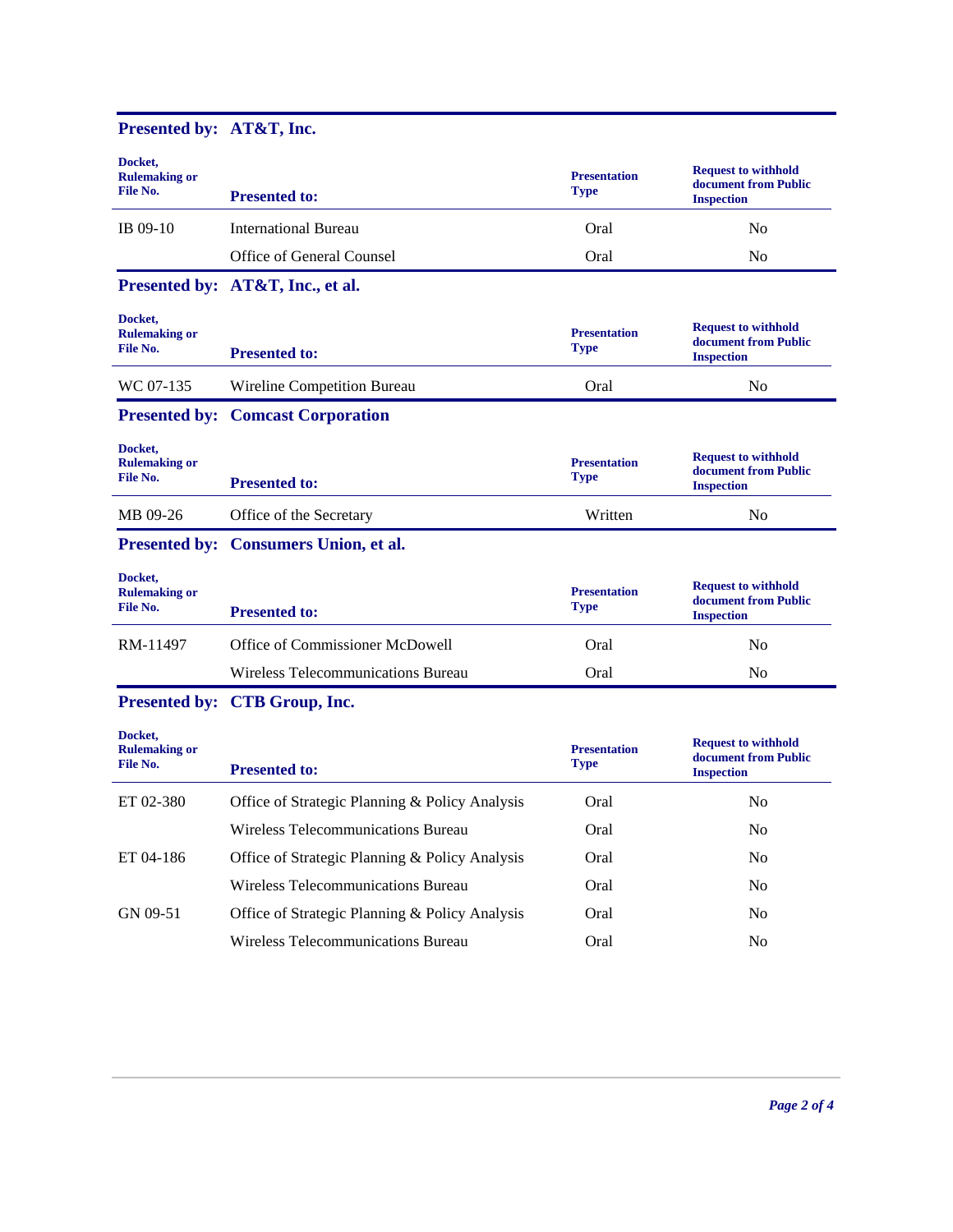| Docket,                                     |                                                                               |                                    |                                                                         |  |
|---------------------------------------------|-------------------------------------------------------------------------------|------------------------------------|-------------------------------------------------------------------------|--|
| <b>Rulemaking or</b><br>File No.            | <b>Presented to:</b>                                                          | <b>Presentation</b><br><b>Type</b> | <b>Request to withhold</b><br>document from Public<br><b>Inspection</b> |  |
| ET 04-186                                   | Office of Engineering and Technology                                          | Oral                               | N <sub>0</sub>                                                          |  |
|                                             | Presented by: FiberTower Corporation, et al.                                  |                                    |                                                                         |  |
| Docket,<br><b>Rulemaking or</b><br>File No. | <b>Presented to:</b>                                                          | <b>Presentation</b><br><b>Type</b> | <b>Request to withhold</b><br>document from Public<br><b>Inspection</b> |  |
| ET 02-380                                   | Office of Chairman Genachowski                                                | Oral                               | N <sub>o</sub>                                                          |  |
|                                             | Wireless Telecommunications Bureau                                            | Oral                               | N <sub>o</sub>                                                          |  |
| ET 04-186                                   | Office of Chairman Genachowski                                                | Oral                               | N <sub>o</sub>                                                          |  |
|                                             | Wireless Telecommunications Bureau                                            | Oral                               | N <sub>0</sub>                                                          |  |
| Presented by: Intrado, Inc.                 |                                                                               |                                    |                                                                         |  |
| Docket,<br><b>Rulemaking or</b><br>File No. | <b>Presented to:</b>                                                          | <b>Presentation</b><br><b>Type</b> | <b>Request to withhold</b><br>document from Public<br><b>Inspection</b> |  |
| CC 99-200                                   | Office of the Secretary                                                       | Written                            | N <sub>0</sub>                                                          |  |
|                                             | Presented by: Motorola, Inc., et al.                                          |                                    |                                                                         |  |
| Docket,<br><b>Rulemaking or</b><br>File No. | <b>Presented to:</b>                                                          | <b>Presentation</b><br><b>Type</b> | <b>Request to withhold</b><br>document from Public<br><b>Inspection</b> |  |
| CSR-8175-Z                                  | Media Bureau                                                                  | Oral                               | N <sub>o</sub>                                                          |  |
| CSR-8176-Z                                  | Media Bureau                                                                  | Oral                               | No                                                                      |  |
|                                             | <b>Presented by: National Association of State Utility Consumer Advocates</b> |                                    |                                                                         |  |
| Docket,<br><b>Rulemaking or</b><br>File No. | <b>Presented to:</b>                                                          | <b>Presentation</b><br><b>Type</b> | <b>Request to withhold</b><br>document from Public<br><b>Inspection</b> |  |
| CC 96-45                                    | Office of the Secretary                                                       | Written                            | N <sub>0</sub>                                                          |  |
| WC 05-337                                   | Office of the Secretary                                                       | Written                            | No                                                                      |  |
|                                             | <b>Presented by: National Cable &amp; Telecommunications Association</b>      |                                    |                                                                         |  |
| Docket,<br><b>Rulemaking or</b><br>File No. | <b>Presented to:</b>                                                          | <b>Presentation</b><br><b>Type</b> | <b>Request to withhold</b><br>document from Public<br><b>Inspection</b> |  |
| ET 02-380                                   | Office of Engineering and Technology                                          | Oral                               | N <sub>0</sub>                                                          |  |
| ET 04-186                                   | Office of Engineering and Technology                                          | Oral                               | No                                                                      |  |
|                                             |                                                                               |                                    |                                                                         |  |

### **Presented by: Enterprise Wireless Alliance**